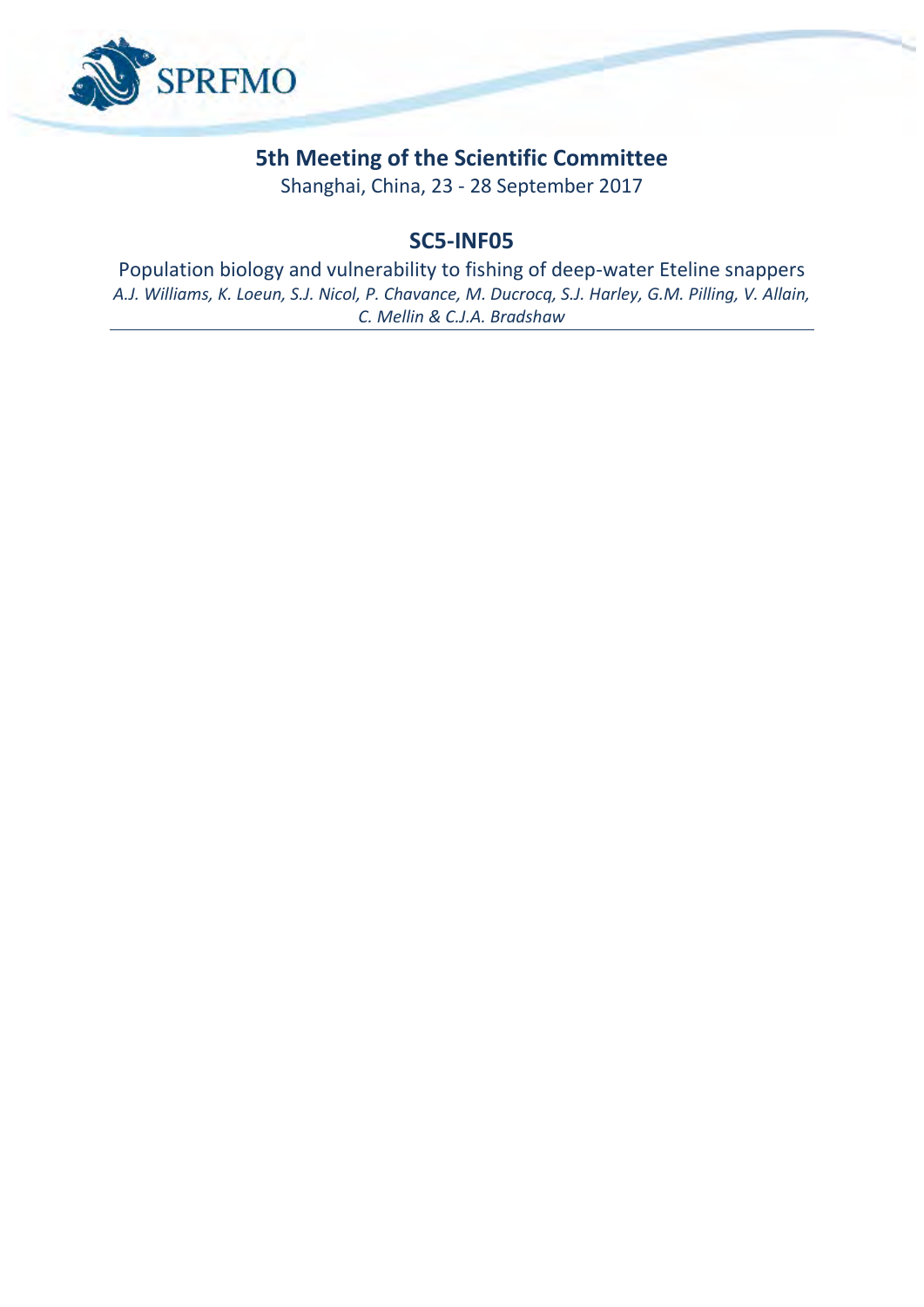J. Appl. Ichthyol. (2013), 1–9 © 2013 Blackwell Verlag GmbH ISSN 0175–8659



# Population biology and vulnerability to fishing of deep-water Eteline snappers

By A. J. Williams<sup>1</sup>, K. Loeun<sup>2,3</sup>, S. J. Nicol<sup>1</sup>, P. Chavance<sup>3</sup>, M. Ducrocq<sup>3</sup>, S. J. Harley<sup>1</sup>, G. M. Pilling<sup>1</sup>, V. Allain<sup>1</sup>, C. Mellin<sup>2,4</sup> and C. J. A. Bradshaw<sup>2,5</sup>

 $^1$ Oceanic Fisheries Programme, Secretariat of the Pacific Community, Noumea, New Caledonia; <sup>2</sup>The Environment Institute and School of Earth and Environmental Sciences, University of Adelaide, Adelaide, SA, Australia; <sup>3</sup>ADECAL, Noumea, New Caledonia; <sup>4</sup> Australian Institute of Marine Science, Townsville, Qld, Australia; <sup>5</sup> South Australian Research and Development Institute, Adelaide, SA, Australia

# Summary

Deep-water fish in the tropical and sub-tropical Pacific Ocean have supported important fisheries for many generations. Observations of localised depletions in some fisheries have raised concerns about the sustainability of current fishing rates. However, quantitative assessments of deep-water stocks in the Pacific region have been limited by the lack of adequate biological and fisheries data. Estimates are provided of age-based demographic parameters for two important deep-water snapper species in the Pacific, Etelis carbunculus and E. coruscans. A spawner biomass-per-recruit (SPR) model was applied to determine fishing mortality rates for each species that would achieve specified biological targets (40% unexploited levels,  $SPR_{40}$ ) and limit (30% unexploited levels,  $SPR_{30}$  reference points, and examine the sensitivity of the model to variation in natural mortality and age at first capture. The maximum observed age, based on increment counts from sectioned otoliths, was 21 years for E. carbunculus and 18 years for E. coruscans. Total mortality (Z), estimated from the Hoenig regression, was  $0.21 \text{ year}^{-1}$ for E. carbunculus and 0.25 year<sup>-1</sup> for E. coruscans. The best approximating growth models were the von Bertalanffy model ( $L_{\infty}$  = 896 mm fork length,  $k = 0.28$ ,  $t_0 = 0.51$ ) for E. carbunculus and the logistic model ( $L_{\infty}$  = 879 mm fork length,  $k = 0.32 \text{ year}^{-1}$ ,  $t_0 = 3.42$ ) for *E. coruscans*. The spawner biomass-per-recruit analysis demonstrated that lower rates of fishing mortality were required for E. coruscans than for E. carbunculus to maintain spawning biomass above estimated biological reference points. Estimates of spawner biomass-per-recruit were more sensitive to variation in natural mortality than in the age at first capture, suggesting that regulating fishing mortality rather than gear selectivity would be a more effective management measure for both species. Maintaining fishing mortality <0.1 for both species is recommended as a cautious approach to management, given the uncertainty in estimates of natural mortality and mixed fishery considerations.

# Introduction

Life histories of deep-water fish species are frequently characterised by extended longevity, slow growth rates, late maturity and low rates of natural mortality, indicating exceptionally low production potential (Koslow et al., 2000). As such, deep-water species are typically vulnerable to

over-exploitation, and their biological characteristics have important implications for fisheries management (Cheung et al., 2005; Morato et al., 2006a,b). In virgin or minimally exploited stocks, high catch rates and capture of larger individuals are observed initially, but within only a few years after exploitation commences, depletion of the stock results in lower catch rates and a smaller size of captured individuals (Langi et al., 1992; Koslow et al., 2000).

In the tropical and sub-tropical region of the Pacific Ocean, most commercial fishing for deep-water stocks began in the 1970s and has persisted to today with different intensities and longevities, mostly supplying local markets (Dalzell et al., 1996). It has only been in a few places with abundant habitats that allow fishers to move between fishing grounds to support higher catch rates (e.g. Fiji and Tonga) and where larger commercial ventures have persisted (McCoy, 2010). There is, however, a renewed interest in developing deepwater fisheries by many Pacific Island countries and territories in recognition of the limited potential for further commercial development of shallow reef and lagoon fisheries in the region (Bell et al., 2009; McCoy, 2010). Given past observations of localised depletion in the Pacific Islands region, fishery managers are approaching such opportunities with caution. Quantitative assessments of the population dynamics of these species and the potential impact of fishing on their populations have been requested to support policies for their sustainable exploitation or conservation (Williams et al., 2012).

Ruby snapper Etelis carbunculus (Cuvier), and flame snapper E. coruscans (Valenciennes) are deep-water species within the subfamily Etelinae (Lutjanidae) that generally inhabit waters between 100 and 500 m (Carpenter and Niem, 2001). They are widely distributed in tropical and subtropical waters (30 °N–25 °S) of the Pacific Ocean (Carpenter and Niem, 2001) and are two of the main deep-water snapper species caught in the Pacific Islands region (McCoy, 2010). Expansion of the deep-water snapper fishery, whilst maintaining fishing rates within sustainable limits, is currently a priority for fisheries management in some Pacific Island countries.

In New Caledonia, fishing for deep-water snappers has focussed upon the southern and northern provinces of the main island and in the Loyalty Islands (Virly, 1997). Although the history of exploitation in each region has varied, all regions have some fishing history dating back to the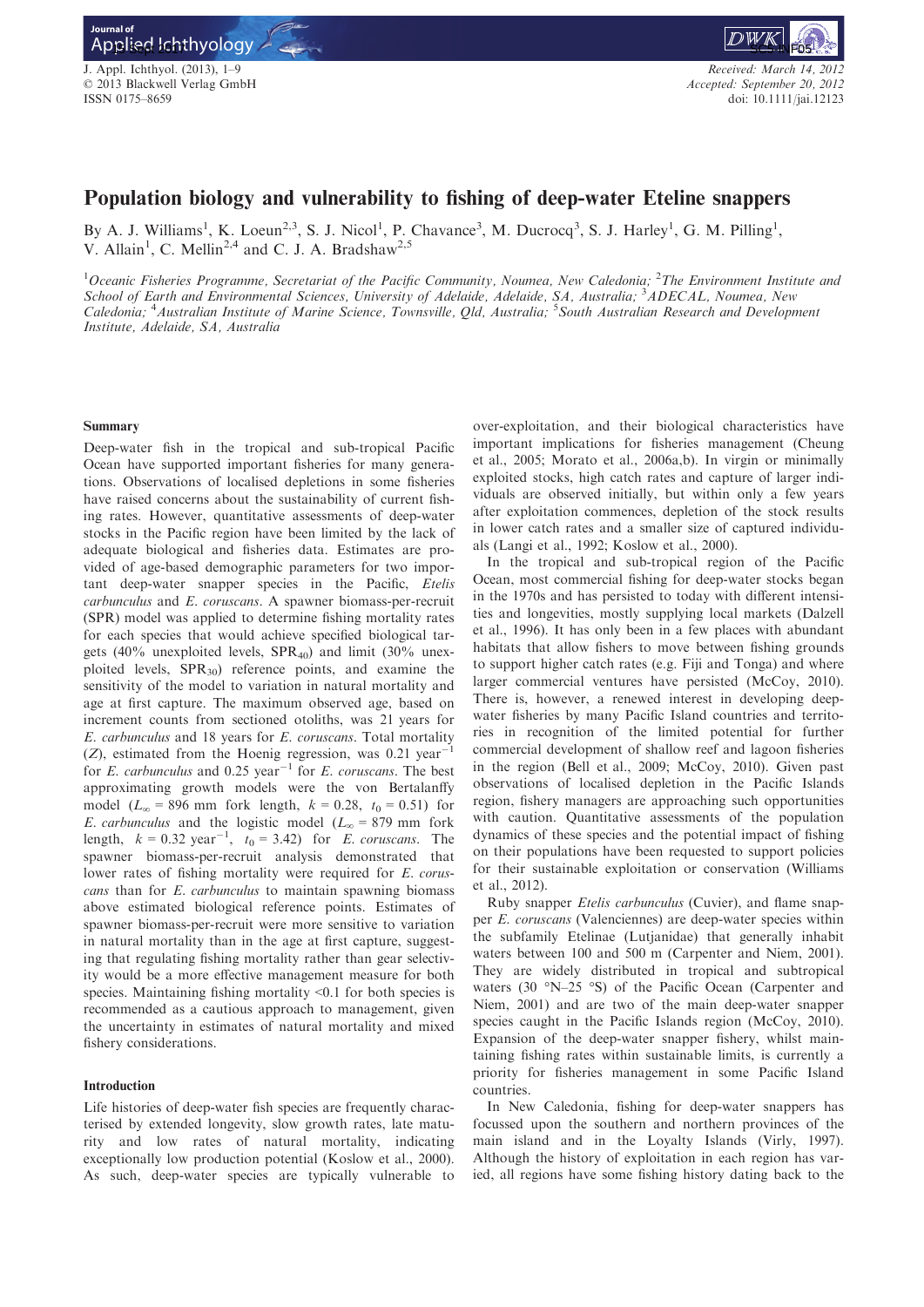1970s and 1980s. Data reporting the exploitation of deepwater snappers have been collected in the Southern Province since 1991, in the Northern Province since 1993, and in the Loyalty Islands since 2006. Rarely, however, do the monitoring data separate the catches by species, identify locations beyond the broad region, or specify the allocation of effort.

Growth and mortality rates are essential parameters for most sustainable harvest models. Estimates of size at age and growth have been estimated for both deep-water snapper species using information derived from sectioned otolith examination in Papua New Guinea (Fry et al., 2006) and the Commonwealth of the Northern Mariana Islands (CNMI) (Ralston and Williams, 1988). However, the sample sizes in both studies were extremely small (20 individuals or fewer). Other published estimates are based on length frequency information which can substantially under-estimate age in long-lived species (Choat and Robertson, 2002). Moreover, previous studies on reef fish species have demonstrated variation in growth parameters at multiple spatial scales, suggesting that using growth parameters estimated from other areas for the same species can be prone to bias (Gust et al., 2002; Williams et al., 2003, 2007; Allman, 2007).

The aim of this study was to provide the first estimates of age-based demographic parameters for Etelis carbunculus and E. coruscans in New Caledonia using sectioned otolith increment counts. To assist managers with understanding the likely responses of the stock to fishing pressure, for each species an equilibrium spawner biomass-per-recruit analysis was applied to determine fishing mortality rates that would achieve specified biological target and limit reference points of spawning biomass per-recruit relative to unexploited levels.

#### Materials and methods

105 Indones

209

 $30<sub>5</sub>$ 

#### Sample collection and processing

A total of 96 E. carbunculus and 79 E. coruscans were sampled from commercial fishers operating in New Caledonian waters between December 2008 and June 2009 (Fig. 1). The fish were caught by electronic/motorised drop lines from small vessels fishing in three regions in New Caledonia (Southern Province, Northern Province and Loyalty Islands) and at depths between 150 and 400 m. Sampled fish were not necessarily representative of the catch because a proportion of the catch was sold before sampling could take place.



 $S$ 

 $200\,\mathrm{km}$ 

Pacific Ocean

Coral

Fork length of all individuals was measured to the nearest millimeter and total wet weight to the nearest gram for a subsample of  $E$ . carbunculus  $(n = 31)$  and  $E$ . coruscans  $(n = 69)$  for which whole individuals were available. Sagittal otoliths were removed, cleaned of any residual material, and stored dry. Age was estimated for each individual using sectioned sagittal otolith increment counts, based on the assumption that opaque increments are formed annually. This assumption has been validated for a wide range of other lutjanids at similar latitudes to New Caledonia (Newman and Dunk, 2003; Choat et al., 2009). Otoliths were sectioned and read using similar methods applied to other lutjanids (e. g. Heupel et al., 2010). Briefly, otoliths were embedded in epoxy resin and cut transversely through the primordium with a diamond-tipped blade on a low-speed saw to produce a thin section of  $300-400 \mu m$ . Sections were mounted on glass slides using Crystal Bond adhesive. Otolith sections were read under reflected light at  $40\times$  magnification and opaque increments were counted from the nucleus to the edge along the ventral margin of the sulcus acusticus. A single experienced reader counted opaque increments in each otolith at least twice, with a minimum of 24 h between consecutive counts and without reference to the previous reading, size of fish or capture date. A third count was made by the same reader if the first two counts differed; a match between the third and either of the first two counts was accepted as the final age. The median count was assigned as the final age estimate for those otoliths (26%) from which there were no agreements among three counts.

Age bias plots (Campana et al., 1995) were used to look for systematic differences and evaluate consistency of age estimates between readings. The precision of age estimates was compared between readings using the coefficient of variation (CV) expressed as a ratio of the standard deviation to the mean of age estimates for each fish (Chang, 1982):

$$
CV_j = \frac{\sqrt{\sum_{i=1}^{R} \frac{(X_{ij} - X_j)}{R-1}}}{X_j}
$$

where  $X_{ii}$  is the *i*th age determination of the *j*th fish, and *R* is the number of times each otolith was read – in this case two readings, as not all otoliths were read three times. The CV was averaged across all samples to determine the average precision between the first and second otolith readings.

# Demographic analysis

The relationship between fork length  $(FL)$  and weight  $(W)$ was estimated using the power function:

$$
W = a \times FL^b
$$

where  $a$  is the coefficient and  $b$  is the exponent. The length– weight relationship was considered to be isometric if 95% confidence intervals of b included 3.00, meaning no or little change in shape with increasing length. Length and age frequency distributions were constructed for both species and the modes and ranges were compared qualitatively.

We used an information theoretic, multi-model inference approach to determine the optimal growth model for both species (Katsanevakis and Maravelias, 2008). We fitted length-at-age data to a set of four candidate models commonly used for teleosts including the Gompertz (Gompertz,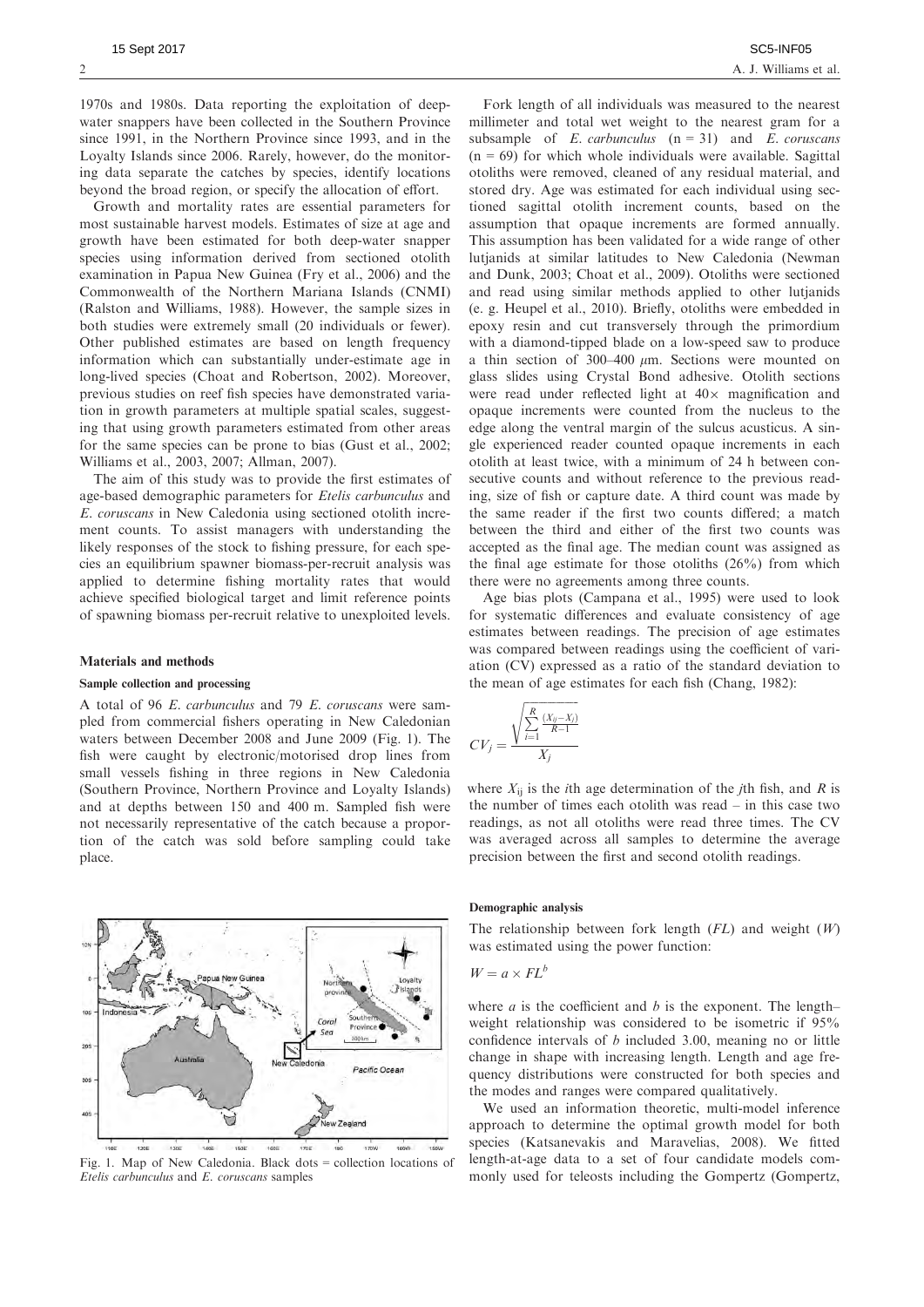1825), von Bertalanffy (VBGF: von Bertalanffy, 1938), Richards (Richards, 1959) and Logistic (Ricker, 1975) growth models. The form of each growth model was as follows:

Gompertz 
$$
L_t = L_\infty e^{-e^{-k(t-t_0)}}
$$

**VBGF**  $L_t = L_{\infty} (1 - e^{-k(t-t_0)})$ 

Richards 
$$
L_t = L_{\infty} [1 + (1/p)e^{-k(t-t_0)}]^{-p}
$$

Logistic  $L_t = L_{\infty} (1 + e^{-k(t-t_0)})^{-1}$ 

where  $L_t$  is the fork length at age t,  $L_\infty$  is the mean asymptotic length, k is a relative growth rate parameter (year<sup>-1</sup>  $^{1}$ ),  $t_{0}$ is the age at which fish have a theoretical length of zero, and  $p$  is a dimensionless parameter in the four parameter Richards model.

Each growth model was fitted to length-at-age data using non-linear least squares in R version 2.13.2 (R Development Core Team, 2011). We evaluated the relative support for each model using Akaike's Information Criteria for small sample sizes ( $AIC<sub>c</sub>$ : Burnham and Anderson, 2002). Models with an  $AIC<sub>c</sub>$  value within two of that calculated for the best approximating model (lowest  $AIC<sub>c</sub>$ ) were considered to describe the data equally well (Burnham and Anderson, 2002). The Akaike weight,  $w_i$  (Burnham and Anderson,  $2002$ ), of each model *i* was calculated to quantify the plausibility of each model, given the data and the set of five models using:

$$
w_i = \frac{\exp(-0.5\Delta_i)}{\sum_{k=1}^{5} \exp(-0.5\Delta_i)}
$$

where  $\Delta_i$  = AIC<sub>c,min</sub> – AIC<sub>c,i</sub>. The Akaike weight is considered as the weight of evidence in favour of model i being the actual best model of the available set of models.

It was likely that the age frequency data collected for both species were not representative of the population or the catch, such that estimates of mortality from catch curves were potentially biased. Therefore, an estimate of total mortality  $(Z)$  was obtained for each species by fitting the linear equation:

 $log_e(Z) = 1.44 - 0.982 \times log_e(t_{\text{max}})$ 

where  $t_{\text{max}}$  is the maximum age observed (Hoenig, 1983).

#### Spawner biomass-per-recruit analysis

Backwards extrapolation of the sampled age frequency distributions using the total mortality estimates was applied to estimate the probability of capture-at-age for each species (e. g. Grandcourt et al., 2011). All age classes older than, and inclusive of, the modal age were assumed to be fully selected by the gear. The proportion at age from the sampled age distribution was divided by the proportion at age from the backwards extrapolated age distribution to obtain estimates of the age-specific probability of capture for ages less than the modal age. Selectivity curves were generated by fitting logistic functions to the age-specific probability of capture. Estimated selectivity curves were then used to derive values of the mean age at first capture:

$$
P_t = (1 + e^{-\ln(19)(t - t_{50})/(t_{95} - t_{50})})^{-1}
$$

where  $P_t$  is the probability of capture at age t,  $t_{50}$  age at which the probability of capture is 50%, and  $t_{95}$  is the age at which the probability of capture is 95% (e.g. Haddon, 2001). The mean age at first capture was then assumed to occur at  $t_{50}$ 

Spawner biomass-per-recruit (SPR) was estimated for both species using the Beverton and Holt (1957) equation expressed as a proportion of the unexploited population size:

$$
SPR = \sum_{t_m}^{t_{\text{max}}} (G_t \cdot W_t \cdot e^{-\sum_{t_{50}}^{t-1} (F + M)})
$$

where  $W_t$  = mean weight-at-age from the VBGF for age t,  $G_t$ is the proportion mature at age  $t$ ,  $t<sub>m</sub>$  is the age at first maturity,  $t_{\text{max}}$  is the maximum age of fish in the population,  $t_{50}$  is the mean age at first capture,  $F$  is the instantaneous fishing mortality rate and  $M$  is the instantaneous natural mortality rate. The shape of the maturity function was assumed to be knife-edged. The parameter  $t<sub>m</sub>$  was constrained to 3 years for E. carbunculus and 4.5 years for E. coruscans based on maturity estimates from Martinez-Andrade (2003). The value of  $t_{max}$  was based on the oldest age class observed in the sample and growth parameters were estimated in terms of weight by fitting a VBGF to weight-at-age data. Where weight data were not available, an estimated weight based on the lengthweight relationship was used.  $F$  was assumed to be constant across all age classes above  $t_{50}$ .

The sensitivity of spawner biomass-per-recruit estimates to different values of  $M$  and  $t_{50}$  was examined. Two estimates of  $M$  (0.1 and 0.25) were used that captured the range of reported estimates (Fry et al., 2006), and the values of total mortality estimated here. Two estimates of  $t_{50}$  were used for E. carbunculus (3 and 4 years) and E. coruscans (2 and 3 years) that bounded the estimated value of  $t_{50}$  for each species.

Target and limit biological reference points were defined as the fishing mortality rates associated with maintaining relative spawner biomass-per-recruit at  $40\%$  (SPR<sub>40</sub>) and  $30\%$ (SPR30) of the unexploited population levels, respectively. These reference points were selected based on the meta-analyses of Mace (1994) given the absence of stock recruitment relationships for the study species. Fishing mortality rates were determined for each species that would achieve these biological reference points under different scenarios of M and  $t_{50}$ .

# **Results**

The precision of age estimates, as indicated by the CV, was similar for E. carbunculus  $(CV = 11.5\%)$  and E. coruscans  $(CV = 10.9\%)$ . There was no strong bias between age readings, although there was a tendency for the second reading to overestimate ages  $>7$  years for E. carbunculus and underestimate ages  $>7$  years for E. coruscans when compared to the first age reading (Fig. 2).

The estimated parameters and 95% confidence intervals of the FL–W relationship for E. carbunculus ( $a = (2.77 \pm 7.13)$ )  $\times$  10<sup>-5</sup>,  $b = 2.93 \pm 0.39$ ) and *E. coruscans* (a = (3.18  $\pm$ <br>2.67)  $\times$  10<sup>-5</sup>,  $b = 2.88 \pm 0.13$ ) indicate that both species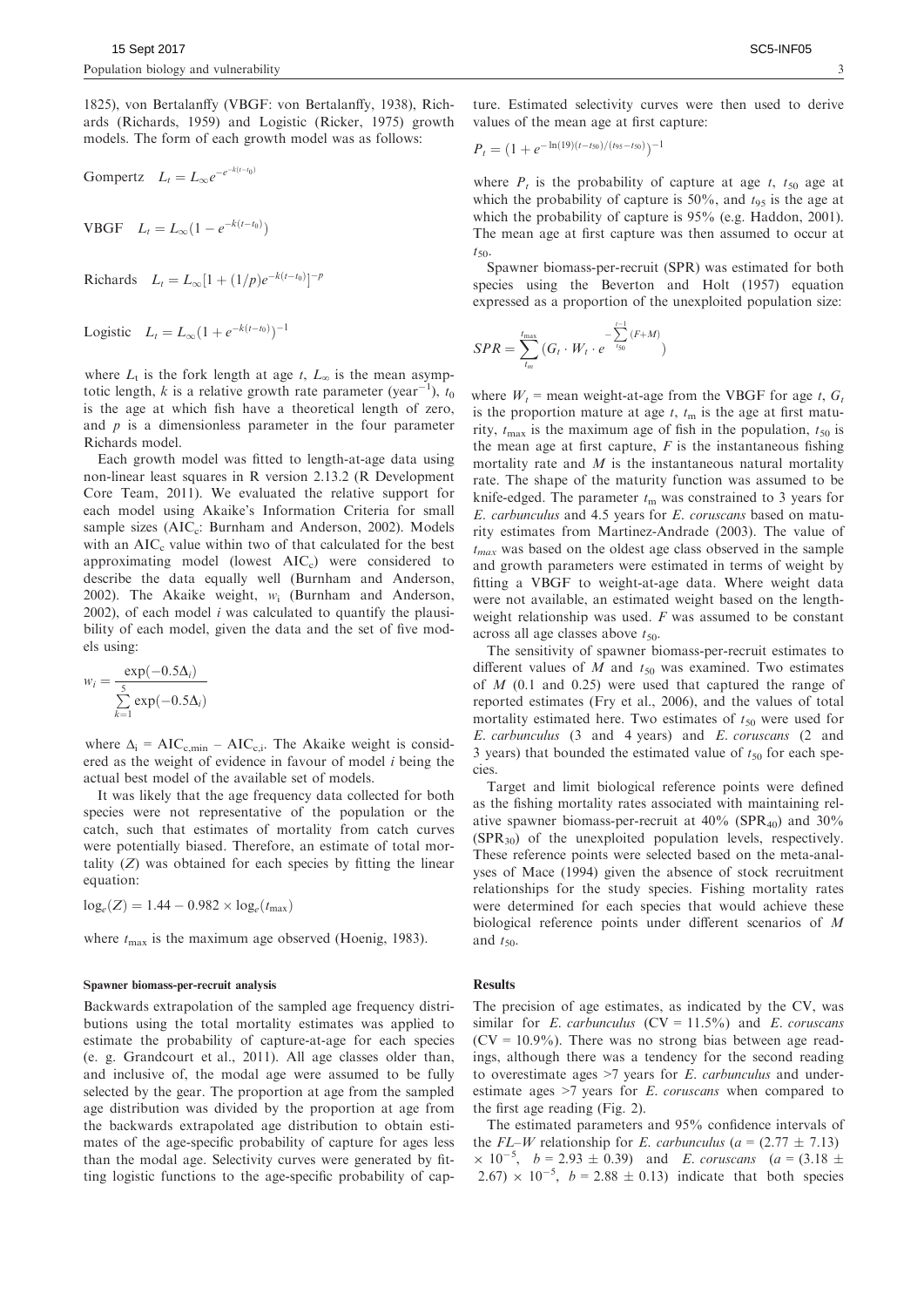

Fig. 2. Age bias plots for pairwise comparisons between otolith readings 1 and 2 for *Etelis carbunculus* and *E. coruscans*. Each point = mean age assigned from second reading of each otolith assigned an age from reading 1. Error bars = 95% confidence intervals. Solid black line = 1:1 equivalence

exhibit an isometric growth pattern ( $b \approx 3$ ), with a constant relationship between individual length and relative weight (Fig. 3). The length and age ranges were similar for E. carbunculus and E. coruscans (Fig. 4). Lengths of individuals ranged between 250 and 1010 mm fork length for E. carbunculus, and between 300 and 900 mm for E. coruscans. Ages of individuals ranged between 3 and 21 years for E. carbunculus and between 2 and 18 years for E. coruscans. Length distribution for E. coruscans had a single mode at 500 mm fork length, while the length distribution for E. carbunculus was multimodal. The age distribution for E. carbunculus was positively skewed with a single mode at 5 years, while that of E. coruscans was less skewed with a single mode at 4 years (Fig. 4).

None of the four candidate growth models was unambiguously the best model for either species as indicated by ΔAICc values <3 and Akaike weights between 0.11 and 0.45 for all four growth models (Table 1). The VBGF model was found to be the best approximating model ( $w = 0.37$ ) for E. carbunculus, although there was also substantial support for the Gompertz  $(\Delta AIC_c = 0.46, w = 0.29)$  and logistic  $(\Delta AICc = 1.04, w = 0.22)$  models. For *E. coruscans*, the logistic model was the best approximating model ( $w = 0.37$ ), but there was substantial support also for the Gompertz model ( $\triangle AIC_c = 0.81$ ,  $w = 0.30$ ).

The size-at-age relationship described by the best-fit growth model differed between species (Fig. 5). The estimated  $L_{\infty}$  was higher for *E. carbunculus* compared with E. coruscans (Table 1). However, there was more uncertainty in  $L_{\infty}$  estimates for E. coruscans, as indicated by the larger standard errors (Table 1). Comparison of  $k$  and  $t_0$  between models is not valid, as the definitions of these parameters differ between models. A semi-quantitative comparison of growth using the growth parameters from the best-fit models indicated that early growth was faster for E. carbunculus. E. carbunculus reached 50% of asymptotic length at a younger age (2.9 years) and at a lower percentage of potential longevity (14%) compared to E. coruscans (5.6 years,  $31\%$ ).

The estimate of total mortality obtained from fitting Hoenig's (1983) equation was 0.21 year<sup>-1</sup> for E. carbunculus based on a maximum age of 21 years, and  $0.25$  year<sup>-1</sup> for E. coruscans based on a maximum age of 18 years. However, there was a difference of 6 years between the oldest and second-oldest (12 years old) individual E. coruscans. The mean age at first capture  $(t_{50})$ , based on backwards extrapolation of the sampled age frequency distributions using these estimates of total mortality, were  $3.6 \pm 0.01$  (95% CI) years for *E. carbunculus* and  $2.8 \pm 0.16$  years for *E. coruscans.* 

The spawner biomass-per-recruit analysis revealed that the range of natural mortality values examined had a larger influence on relative biomass than  $t_{50}$  for both species (Fig. 6). The estimates of fishing mortality  $(F)$  that were required to achieve target and limit reference points are summarised in Table 2. For E. carbunculus, the target (40% biomass,  $SPR_{40}$  and limit (30% biomass,  $SPR_{30}$ ) biological reference points for a natural mortality of 0.1 were achieved when fishing mortality was 0.11 and 0.16, respectively. When natural mortality was  $0.25$ , the target (SPR<sub>40</sub>) and limit  $(SPR<sub>30</sub>)$  biological reference points were achieved when fishing mortality was 0.25 and 0.38, respectively. For E. coruscans, the target  $(SPR_{40})$  and limit  $(SPR_{30})$  biological reference points for a natural mortality of 0.1 were achieved when fishing mortality was 0.09 and 0.12, respectively. When natural mortality was  $0.25$ , the target (SPR<sub>40</sub>) and limit  $(SPR<sub>30</sub>)$  biological reference points were achieved when



Fig. 3. Weight-at-length relationships and fitted power curves, Etelis carbunculus  $(n = 31)$  and *E. coruscans*  $(n = 79)$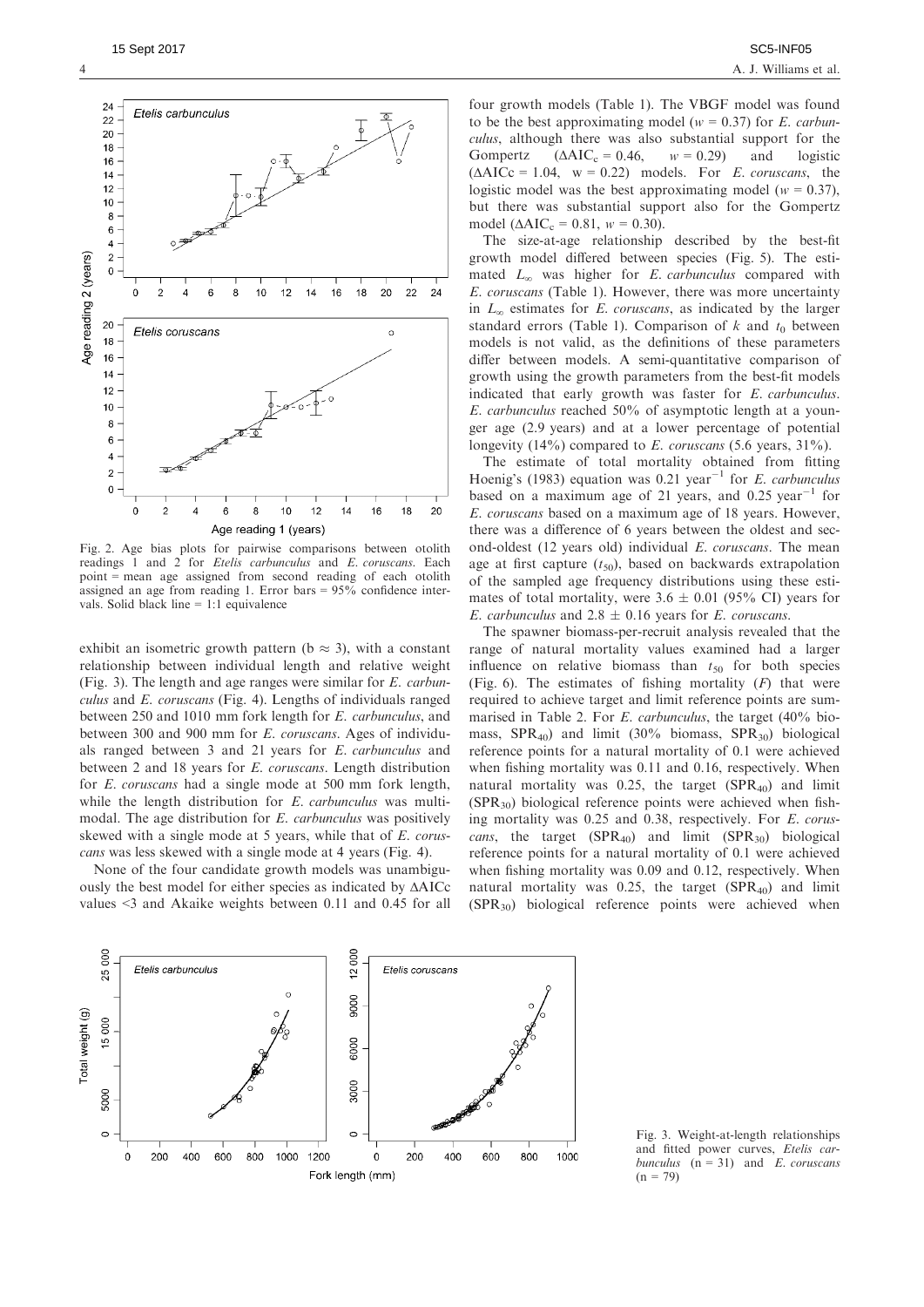

Fig. 4. Length and age frequency distributions, Etelis carbunculus  $(n = 81)$ and E. coruscans  $(n = 79)$ 

Table 1 Parameter estimates ( $\pm$ standard error) from four candidate growth models for Etelis carbunculus and E. coruscans from New Caledonia

| Species            | Model    | $L_{\infty}$ (mm) | k (year <sup>-1</sup> ) | $t_0$ (year)  |            | $AIC_c$ | $\triangle AIC_c$ | w    |
|--------------------|----------|-------------------|-------------------------|---------------|------------|---------|-------------------|------|
| Etelis carbunculus | Richards | 905.10 (29.44)    | 0.23(0.11)              | 1.50(1.76)    | 0.57(0.57) | 898.58  | 2.14              | 0.13 |
|                    | Logistic | 880.48 (14.55)    | 0.44(0.06)              | 2.71(0.22)    |            | 897.49  | 1.04              | 0.22 |
|                    | Gompertz | 886.58 (15.75)    | 0.36(0.05)              | 1.80(0.31)    |            | 896.90  | 0.46              | 0.29 |
|                    | VBGF     | 895.51 (17.73)    | 0.28(0.04)              | 0.51(0.47)    |            | 896.44  | $\theta$          | 0.37 |
| Etelis coruscans   | VBGF     | 993.50 (86.14)    | 0.14(0.03)              | $-0.93(0.50)$ | 0.68(0.91) | 884.76  | 2.88              | 0.11 |
|                    | Richards | 867.08 (57.61)    | 0.37(0.19)              | 3.84(1.67)    |            | 884.09  | 2.21              | 0.15 |
|                    | Gompertz | 917.78 (54.23)    | 0.23(0.03)              | 2.03(0.25)    |            | 882.69  | 0.81              | 0.30 |
|                    | Logistic | 879.33 (41.95)    | 0.32(0.04)              | 3.42(0.32)    |            | 881.88  | $\overline{0}$    | 0.45 |

AIC<sub>c</sub> is the small-sample bias-corrected form of Akaike's information criterion,  $\Delta_i$  the Akaike difference, and  $w_i$  the Akaike weight. Note that the parameters k and t are defined differently in each model, such that values are not comparable across models

fishing mortality was 0.15 and 0.21, respectively (Fig. 6). Increasing the age at first capture by 1 year for each species resulted in a small increase in the fishing mortality required to maintain spawning stock biomass above  $SPR<sub>40</sub>$ , except for E. carbunculus when natural mortality was 0.25 (Fig. 6).

# Discussion

Management of deep-water snapper in the Pacific has been hindered by limited information on species demography and fisheries data. This study provides some of the first estimates of age-based population parameters for exploited deep-water snapper in the Pacific region. Moreover, it provides a foundation for contributing to formal assessments of the effects of fishing and evaluation of the likely benefits of alternative management and conservation efforts for these species in the Pacific region.

Previous studies have demonstrated that longevity within deep-water snappers varies greatly, from <15 to >30 years

(e.g. Smith and Kostlan, 1991; Williams and Lowe, 1997; Pilling et al., 2000; Newman and Dunk, 2003; Fry et al., 2006). Age estimates for the *Etelis* species have generally been at the younger end of this range (10–14 years; Ralston and Williams, 1988; Smith and Kostlan, 1991). Direct comparisons with studies from elsewhere in the Pacific are difficult due to differences in methods used to estimate age and low sample sizes (Table 3). However, the results from New Caledonia strongly support the results of Fry et al. (2006), who also used increment counts from sectioned otoliths, suggesting that the maximum age for *Etelis* species is greater than previously estimated and that the methods of using micro-increment widths to estimate age (e.g. Williams and Lowe, 1997) may under-estimate age. This study estimated ages for 96 E. carbunculus and 79 E. coruscans, which substantially increases the sample size of aged individuals for the western Pacific region. Age estimates for E. carbunculus were limited to 4 and 62 otoliths for the CNMI (Ralston and Williams, 1988; Smith and Kostlan, 1991), 20 otoliths in Papua New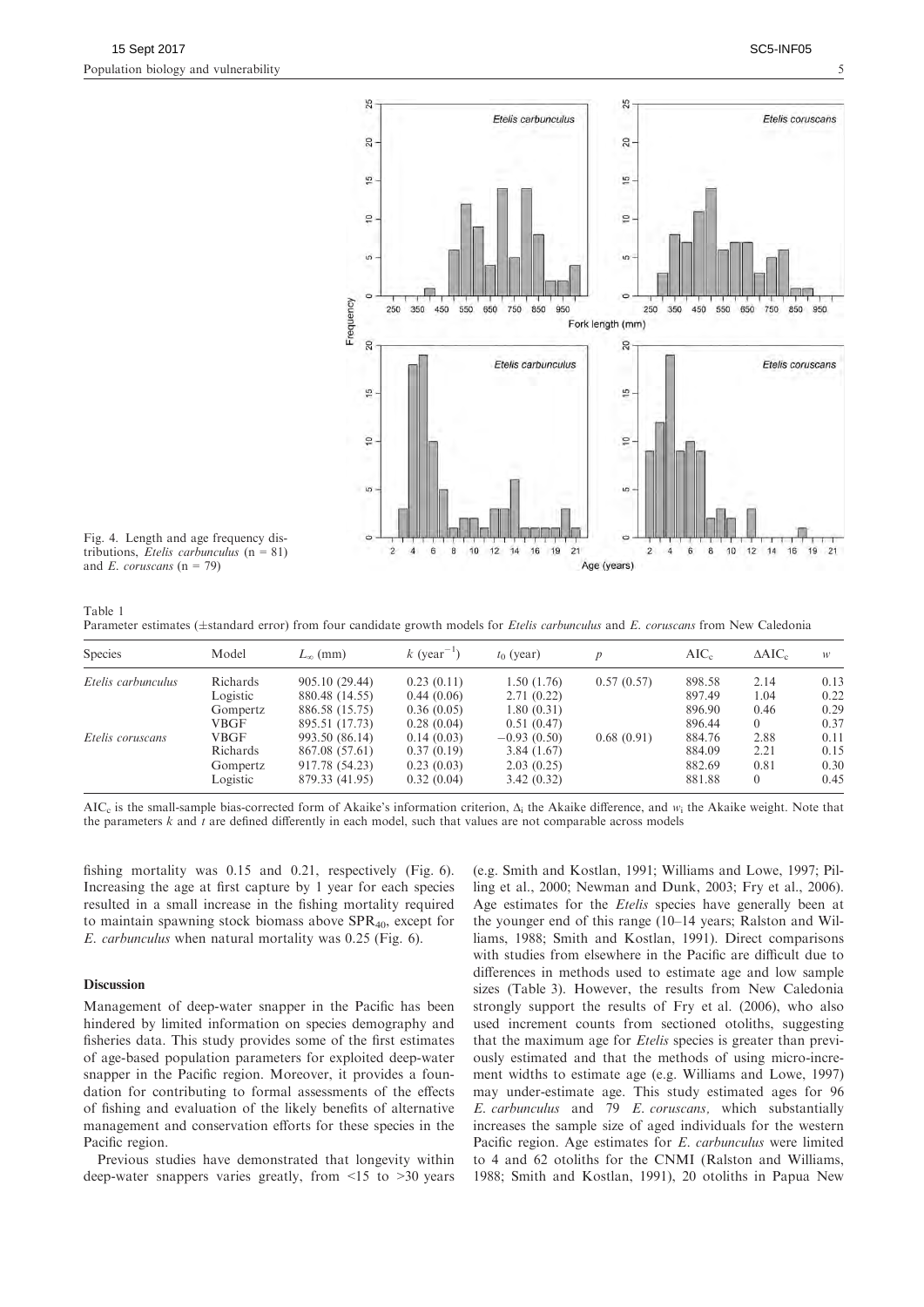

Fig. 5. Length-at-age relationships and fitted von Bertalanffy growth model for Etelis carbunculus and fitted logistic growth model for E. coruscans

Fig. 6. Relative spawner biomassper-recruit (SPR) for Etelis carbunculus and E. coruscans from New Caledonia for two scenarios of natural mortality  $(M)$  and age at first capture  $(t_{50})$ . Grey-scale = proportion of spawner biomass-per-recruit relative to unexploited population levels. Solid black line and dot-dashed line = represent fishing mortality rates associated with SPR of  $40\%$  (SPR<sub>40</sub>) and 30% (SPR<sub>30</sub>), respectively, relative to unexploited population levels. Dashed lines = fishing mortality rates associated with SPR of  $40\%$  (SPR<sub>40</sub>) of unexploited levels for two scenarios of mean age at first capture

Table 2 Estimated values of fishing mortality  $(F)$  required to achieve specified target (SPR<sub>30</sub>) and limit (SPR<sub>40</sub>) reference points for two natural mortality rates  $(M)$ , Etelis carbunculus and E. coruscans

| <b>Species</b>     | M            | F at $SPR_{30}$ | F at $SPR_{40}$ |  |
|--------------------|--------------|-----------------|-----------------|--|
| Etelis carbunculus | 0.10<br>0.16 |                 | 0.11            |  |
|                    | 0.25         | 0.38            | 0.25            |  |
| Etelis coruscans   | 0.10         | 0.12            | 0.09            |  |
|                    | 0.25         | 0.21            | 0.15            |  |

Guinea (Fry et al., 2006) and 37, 63 and 13 otoliths from Hawaii, French Polynesia and Vanuatu, respectively (Smith and Kostlan, 1991). Age estimates for E. coruscans were limited to 11 otoliths in the CNMI (Ralston and Williams, 1988) and 6 otoliths in Papua New Guinea (Fry et al., 2006), respectively. Maximum age from New Caledonian otolith counts was 21 years at 1000 mm fork length and 18 years at 870 mm for the two species, respectively, which is comparable to that estimated in the Lihir Island group, Papua New Guinea, where maximum age and length estimates of 28 and 20 years at 760 and 770 mm standard length were reported, respectively (Fry et al., 2006). However, recent bomb radiocarbon dating of E. carbunculus otoliths in Western Australia has extended the maximum reported age to at least 35 years (Andrews et al., 2011).

The growth pattern for many lutjanid species is characterised by rapid early growth followed by a protracted period of minimal growth (Newman et al., 1996, 2000a; Heupel et al., 2010). This results in the typical square-shaped growth curve (Choat and Robertson, 2002) whereby 50% of maximum size  $(L_{\infty})$  is reached at an age of <10% of potential longevity. The growth patterns for E. carbunculus and E. coruscans differed from this typical 'square-shaped' growth pattern, and were more akin to the slower growth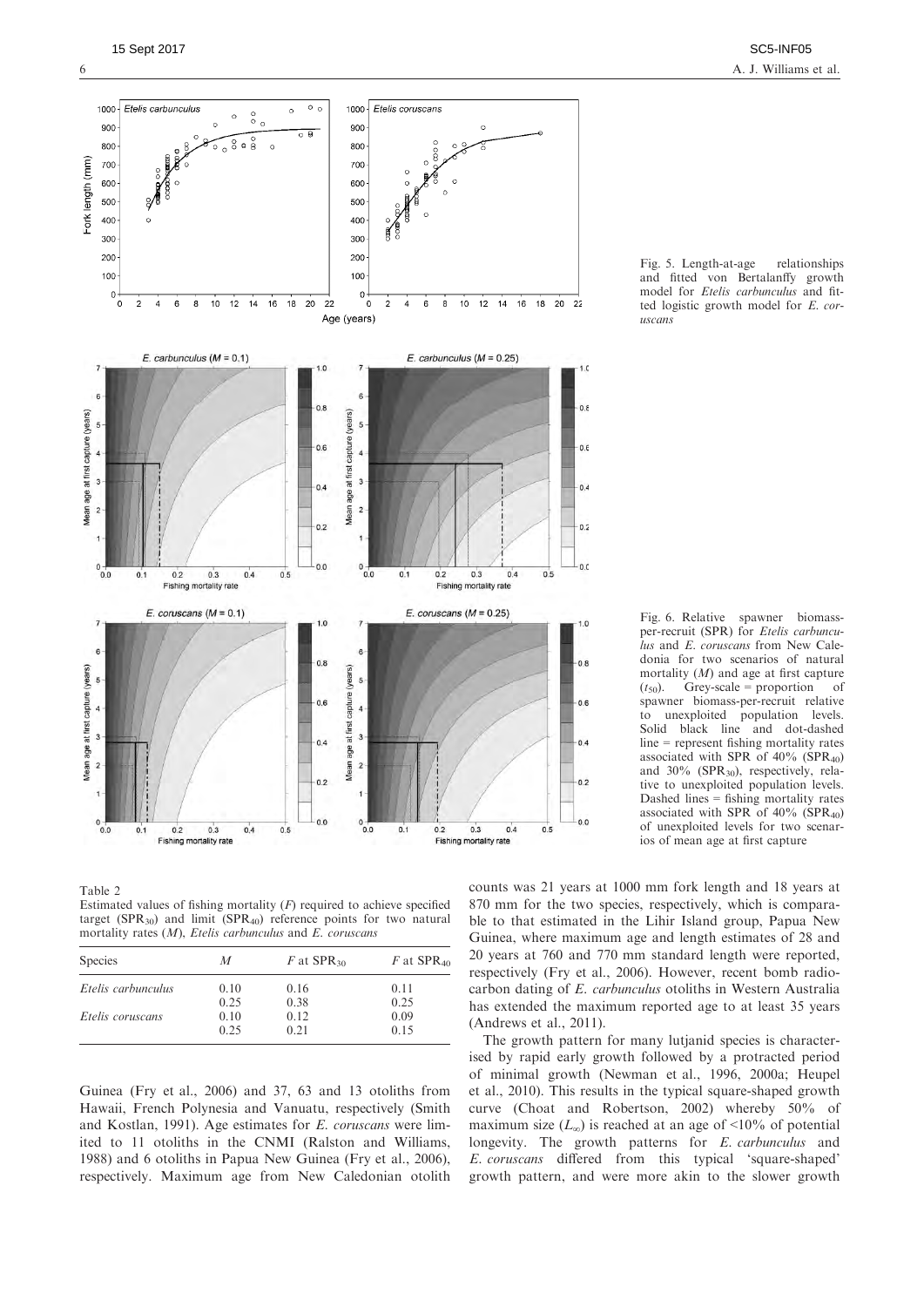#### Table 3

Otolith sample size (n), estimated maximum age and method of age estimation, *Etelis carbunculus* and  $E$ , *coruscans*, from different studies in various locations in the Pacific region

| Species            | Location    | n  | Ageing method                 | Max. age (years) | Reference                   |
|--------------------|-------------|----|-------------------------------|------------------|-----------------------------|
| Etelis carbunculus | <b>CNMI</b> | 4  | Otolith microincrement widths |                  | Ralston and Williams (1988) |
|                    | <b>CNMI</b> | 62 | Otolith microincrement widths |                  | Smith and Kostlan (1991)    |
|                    | FP.         | 63 | Otolith microincrement widths | 12               | Smith and Kostlan (1991)    |
|                    | Hawaii      | 37 | Otolith microincrement widths | 14               | Smith and Kostlan (1991)    |
|                    | Vanuatu     | 13 | Otolith microincrement widths |                  | Smith and Kostlan (1991)    |
|                    | <b>PNG</b>  | 20 | Annual increment counts       | 28               | Fry et al. (2006)           |
|                    | NC.         | 96 | Annual increment counts       | 21               | Present study               |
|                    | WA          | 10 | Bomb radiocarbon dating       | 35               | Andrews et al. (2011)       |
| Etelis coruscans   | <b>CNMI</b> | 11 | Otolith microincrement widths |                  | Ralston and Williams (1988) |
|                    | <b>PNG</b>  | 6  | Annual increment counts       | 20               | Fry et al. (2006)           |
|                    | NC          | 79 | Annual increment counts       | 18               | Present study               |

CNMI, Commonwealth of the Northern Mariana Islands; PNG, Papua New Guinea; FP, French Polynesia; NC, New Caledonia; WA, Western Australia.

patterns for the larger Lutjanus species such as L. sebae, L. malabaricus, L. erythropterus (Newman et al., 2000b) and L. bohar (Marriott et al., 2007). The youngest and oldest fish were probably under-represented in the distribution of sizeat-age data collected for E. carbunculus and E. coruscans, which could be attributed to the selectivity of the gear. Larger sample sizes of small juvenile and larger adult fish would have helped to define the lower and upper ends of growth trajectories and improve parameter estimates for both species. Nevertheless, in contrast to most lutjanid species, the relatively high longevity and slow growth for E. carbunculus and E. coruscans indicates that these species have a relatively low production potential and higher vulnerability to the impacts of fishing (Cheung et al., 2005).

Fisheries managers in the Pacific region have called for stock assessments and evaluation of management strategies for the region's deep-water snapper stocks (Williams et al., 2012). Assessments of deep-water snapper stocks have been completed only in Tonga (MRAG, 1994) and Hawaii (Brodziak et al., 2011) where sufficient fisheries data have been collected. However, Hawaii is the only region in the Pacific where regular stock assessments are done. In the absence of fisheries monitoring data, stock assessments are limited to simplistic equilibrium models such as per-recruit-models. Notwithstanding the limitations of equilibrium models, the spawner biomass-per-recruit analysis has, for the first time, provided fisheries managers in New Caledonia with estimates of the dynamics of deep-water snapper populations that can be used to help guide management decisions. Estimates of spawner biomass-per-recruit were more sensitive to variation in natural mortality than in the mean age at first capture, suggesting that conservation measures for both species are more likely to be effective if they control fishing mortality rather than gear selectivity, but sustainable exploitation and maximization of yield could be achieved only by regulating F and selectivity simultaneously. The analyses also suggest that E. coruscans is more vulnerable to over-fishing than E. carbunculus due to its older age at maturity and younger age at first capture. The spawner biomass-per-recruit analysis demonstrated that lower rates of fishing mortality were required for E. coruscans than for E. carbunculus to maintain spawning biomass above the biological reference points of 30 and 40% spawning biomass, particularly when natural mortality was high (0.25). However, the revised longevity estimate for E. carbunculus (35 years) from Andrews et al. (2011),

suggests that natural mortality for E. carbunculus is approximately 0.13 based on the Hoenig (1983) regression. This estimate is close to the lower value of natural mortality (0.10) used here, suggesting that fishing mortality for E. carbunculus most likely needs to be relatively low  $(0.11)$  to achieve stock persistence (assuming the 40% spawning biomass threshold). Maintaining fishing mortality <0.1 for both species is, therefore, the most cautious approach to managing the fishery, given the uncertainty in estimates of natural mortality and the fact that the two species are caught in a mixed fishery.

The challenge for fisheries managers in New Caledonia will be to implement monitoring procedures that allow estimation of natural and fishing mortality. The most feasible method for estimating these parameters for E. carbunculus and E. coruscans will be through the collection of otoliths from populations that have been exploited and those that are as close to unexploited as possible (Williams et al., 2012). Catch curves derived from unexploited populations would provide estimates of natural mortality, while those derived from exploited populations would provide estimates of total mortality, from which fishing mortality can be estimated. This approach would require more samples than available in the current study to provide representative age distributions and robust estimates of mortality. A fisher collection programme (e.g. Starr, 2010), whereby fishers are enlisted to collect biological samples and associated data, would be an ideal approach to collect otoliths from exploited populations. Some remote and lightly exploited habitats within New Caledonia could provide opportunities to collect otoliths.

### **Conclusions**

Clearly there is a need for improved capacity to manage deep-water snapper in the Pacific region. For a few countries with a long time-series of fisheries monitoring data, evaluations of stock status and the ability to use quantitative methods to help guide management responses are feasible. For most countries in the Pacific region, however, such time-series of data are not available and resources have not been directed towards establishing fisheries data-collection programmes for deep-water snapper. The data and model predictions in this study have increased the sample size of otolith-derived age estimates. However, further and more comprehensive studies on age composition for both species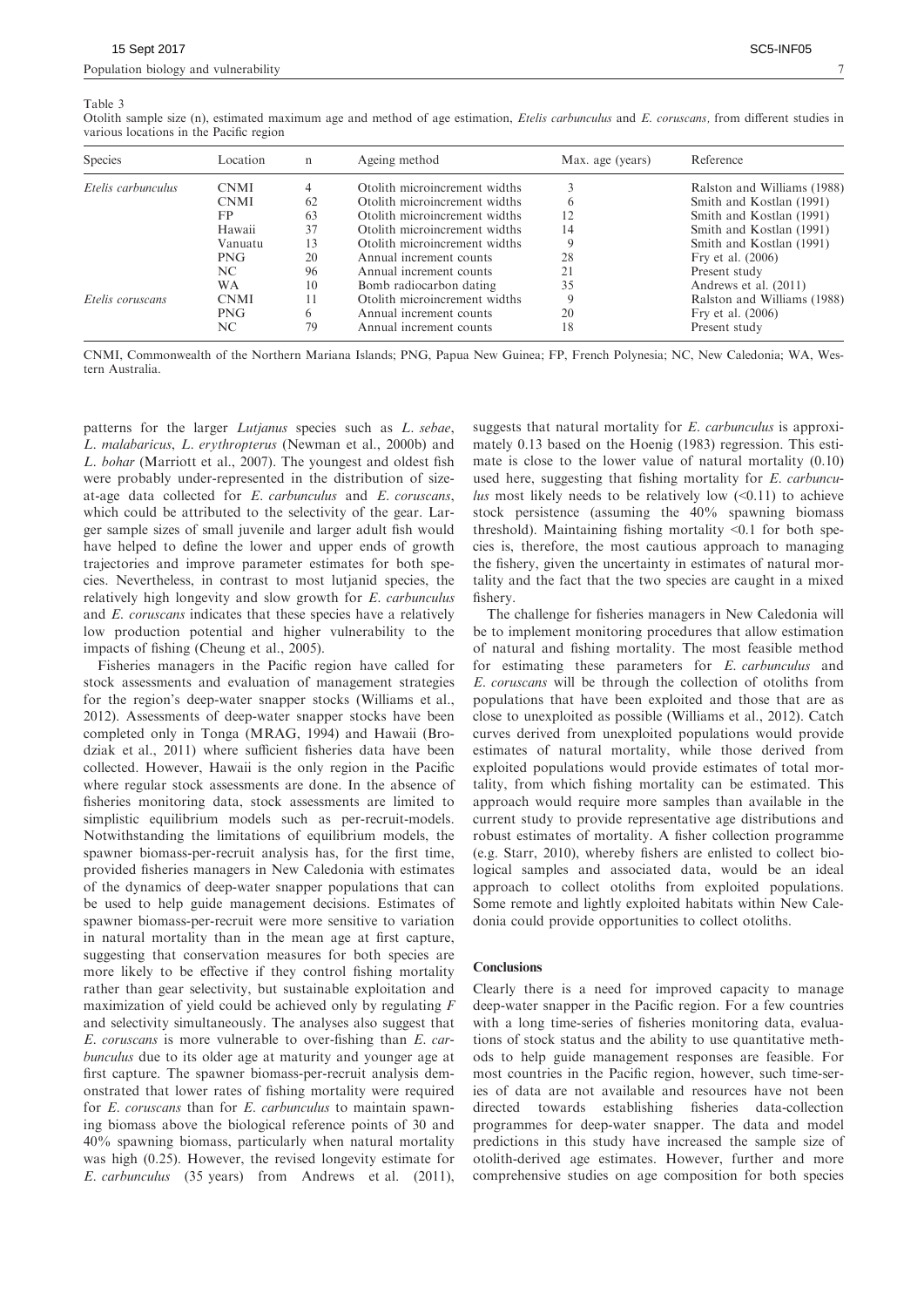would greatly improve our understanding of the vulnerability of these species to fishing throughout the Pacific region. In the absence of robust estimates of natural and fishing mortality, it is appropriate that fisheries managers apply the precautionary principle to manage these vulnerable species. This should include *inter alia* ensuring that there are no major increases in the current fishing effort for deep-water snapper until reliable estimates of fishing and natural mortality are available.

# Acknowledgements

Funding for the collection and processing of samples and a postgraduate stipend to KL was provided by the ZoNeCo project of the New Caledonian Government. We thank B. Fao, Y. Pierre, H. Houmani, R. Reginald, A. Cica, R. Apou and the staff employed in the Poissonerie in Lifou and Kiwada in Noumea who assisted with the collection of samples. D. C. Lou prepared and estimated the age for each otolith. KL, SJN, VA, PC, MD and CJAB designed the study, KL, VA, PC, MD and SJN collected the data, AJW and KL were responsible for analysis, and all authors contributed to writing the manuscript.

# References

- Allman, R. J., 2007: Small-scale spatial variation in the population structure of vermilion snapper (Rhomboplites aurorubens) from the northeast Gulf of Mexico. Fish. Res. 88, 88–99.
- Andrews, A.; Kalish, J.; Newman, S. J.; Johnston, J., 2011: Bomb radiocarbon dating of three important reef-fish species using Indo-Pacific Δ14C chronologies. Mar. Freshwat. Res. 62, 1259– 1269.
- Bell, J. D.; Kronen, M.; Vunisea, A.; Nash, W. J.; Keeble, G.; Demmke, A.; Pontifex, S.; Andréfouët, S., 2009: Planning the use of fish for food security in the Pacific. Mar. Policy 33, 64–76.
- von Bertalanffy, L., 1938: A quantitative theory of organic growth (Inquiries on growth laws II). Human Biol. 10, 181–213.
- Beverton, R. J. H.; Holt, S. J., 1957: On the dynamics of exploited fish populations. Fisheries Investment Series 2, Vol. 19. UK Ministry of Agriculture and Fisheries, London.
- Brodziak, J.; Courtney, D.; Wagatsuma, L.; O'Malley, J.; Lee, H.; Walsh, W.; Andrews, A.; Humphreys, R.; DiNardo, G., 2011: Stock Assessment of the Main Hawaiian Islands Deep7 Bottomfish Complex through 2010. U.S. Dep. Comm., NOAA Tech. Memo., NOAA-TM-NMFS-PIFSC-29.
- Burnham, K. P.; Anderson, D. R., 2002: Model selection and multimodel inference: a practical information-theoretic approach, 2nd ed. Springer-Verlag, New York.
- Campana, S. E.; Annand, C. M.; McMillan, J. I., 1995: Graphical and statistical methods for determining the consistency of age determinations. Trans. Am. Fish. Soc. 124, 131–138.
- Carpenter, K. E.; Niem, V. H., 2001: FAO species identification guide for fishery purposes. The living marine resources of the Western Central Pacific. Vol. 5. Bony Fishes, part 3 (Menidae to Pomacanthridae). FAO, Rome, pp. 2791–3380.
- Chang, W. Y. B., 1982: A statistical method for evaluating the reproducibility of age determination. Can. J. Fish. Aquat. Sci. 39, 1208–1210.
- Cheung, W. W. L.; Pitcher, T. J.; Pauly, D., 2005: A fuzzy logic expert system to estimate intrinsic extinction vulnerabilities of marine fishes to fishing. Biol. Conserv. 124, 97–111.
- Choat, J. H.; Robertson, D. R., 2002: Age-based studies. In: Coral reef fishes: dynamics and diversity in a complex ecosystem. P. F. Sale (Ed). Academic Press, Amsterdam, NL. pp. 57–80.
- Choat, J. H.; Kritzer, J. P.; Ackerman, J. L., 2009: Ageing in coral reef fishes: do we need to validate the periodicity of increment formation for every species of fish for which we collect agebased demographic data? In: Tropical Fish Otoliths: Information for Assessment, Management and Ecology. B. S. Green, B. D. Mapstone, G. Carlos, G. A. Begg (Eds). Springer, Dordrecht, NL. pp. 23–54.
- Dalzell, P. J.; Adams, T. J. H.; Polunin, N., 1996: Coastal fisheries of the Pacific Islands. Oceanogr. Mar. Biol. Annu. Rev. 34, 395 –531.
- Fry, G. C.; Brewer, D. T.; Venables, W. N., 2006: Vulnerability of deepwater demersal fishes to commercial fishing: evidence from a study around a tropical volcanic seamount in Papua New Guinea. Fish. Res. 81, 126–141.
- Gompertz, B., 1825: On the nature of the function expressive of the law of human mortality and on a new mode of determining the value of life contingencies. Phil. Trans. R. Soc. London 115, 515 –585.
- Grandcourt, E.; Al Abdessalaam, T. Z.; Francis, F.; Al Shamsi, A., 2011: Demographic parameters and status assessments of Lutjanus ehrenbergii, Lethrinus lentjan, Plectorhinchus sordidus and Rhabdosargus sarba in the southern Arabian Gulf. J. Appl. Ichthyol. 27, 1203–1211.
- Gust, N.; Choat, J. H.; Ackerman, J. L., 2002: Demographic plasticity in tropical reef fish. Mar. Biol. 140, 1039–1051.
- Haddon, M., 2001: Modelling and quantitative methods in fisheries. Chapman & Hall, London.
- Heupel, M. R.; Williams, A. J.; Welch, D. J.; Davies, C. R.; Penny, A.; Kritzer, J. P.; Marriott, R. J.; Mapstone, B. D., 2010: Demographic characteristics of exploited tropical lutjanids: a comparative analysis. Fish. Bull. 108, 420-432.
- Hoenig, J. M., 1983: Empirical use of longevity data to estimate mortality rates. Fish. Bull. 82, 898–902.
- Katsanevakis, S.; Maravelias, C. D., 2008: Modelling fish growth: multi-model inference as a better alternative to a priori using von Bertalanffy equation. Fish Fish. 9, 178–187.
- Koslow, J. A.; Boehlert, G. W.; Gordon, J. D. M.; Haedrich, R. L.; Lorance, P.; Parin, N., 2000: Continental slope and deep-sea fisheries: implications for a fragile ecosystem. ICES J. Mar. Sci. 57, 548–557.
- Langi, V. A.; Langi, S. A.; Polovina, J. J., 1992: Estimation of deepwater snapper yield from Tongan seamounts. Naga, ICLARM Q, Malaysia. pp. 32–35.
- Mace, P. M., 1994: Relationships between common biological reference points used as thresholds and targets of fisheries management strategies. Can. J. Fish. Aquat. Sci. 51, 110–122.
- Marriott, R. J.; Mapstone, B. D.; Begg, G. A., 2007: Age-specific demographic parameters, and their implications for management of the red bass, Lutjanus bohar (Forsskal 1775): a large, longlived reef fish. Fish. Res. 83, 204–215.
- Martinez-Andrade, F., 2003: A comparison of life histories and ecological aspects among snappers (pisces: Lutjanidae). PhD Thesis, Louisiana State University, Louisiana.
- McCoy, M. A., 2010: Overview of deepwater bottomfish fisheries and current management activities in Pacific Island countries and territories. Secretariat of the Pacific Community Newsletter 131, pp. 26–31. Available at http://www.spc.int/coastfish/en/publications/digital-library.html (accessed on 22 September 2011)
- Morato, T.; Watson, R.; Pitcher, T. J.; Pauly, D., 2006a: Fishing down the deep. Fish Fish. 7, 24–34.
- Morato, T.; Cheung, W. W. L.; Pitcher, T. J., 2006b: Vulnerability of seamount fish to fishing: fuzzy analysis of life-history attributes. J. Fish Biol. 68, 209–221.
- MRAG, 1994: The Tongan deep reef-slope fishery, an analysis of data from 1987–1991. An interim report to Government of Tonga, Ministry of Fisheries, for the Management of Tropical Multi-Species Fisheries Project, Tongatapu, Tonga.
- Newman, S. J.; Dunk, I. J., 2003: Age validation, growth, mortality, and additional population parameters of the goldband snapper (Pristipomoides multidens) off the Kimberley coast of northwestern Australia. Fish. Bull. 101, 116–128.
- Newman, S. J.; Williams, D. M. B.; Russ, G. R., 1996: Age validation, growth and mortality rates of the tropical snappers (Pices: Lutjanidae), Lutjanus adetii (Castelnau, 1873) and L. quinquelineatus (Bloch, 1790) from the central Great Barrier Reef. Aust. J. Mar. Freshw. Res. 47, 575–584.
- Newman, S. J.; Cappo, M.; Williams, D. M. B., 2000a: Age, growth and mortality of the stripey Lutjanus carponotatus (Richardson) and the brown-stripe snapper, L. vitta (Quoy and Gaimard) from the central Great Barrier Reef, Australia. Fish. Res. 48, 263–275.
- Newman, S. J.; Cappo, M.; Williams, D. M. B., 2000b: Age, growth, mortality rates and corresponding yield estimates using otoliths of the tropical red snappers, Lutjanus erythropterus, L. malabari-